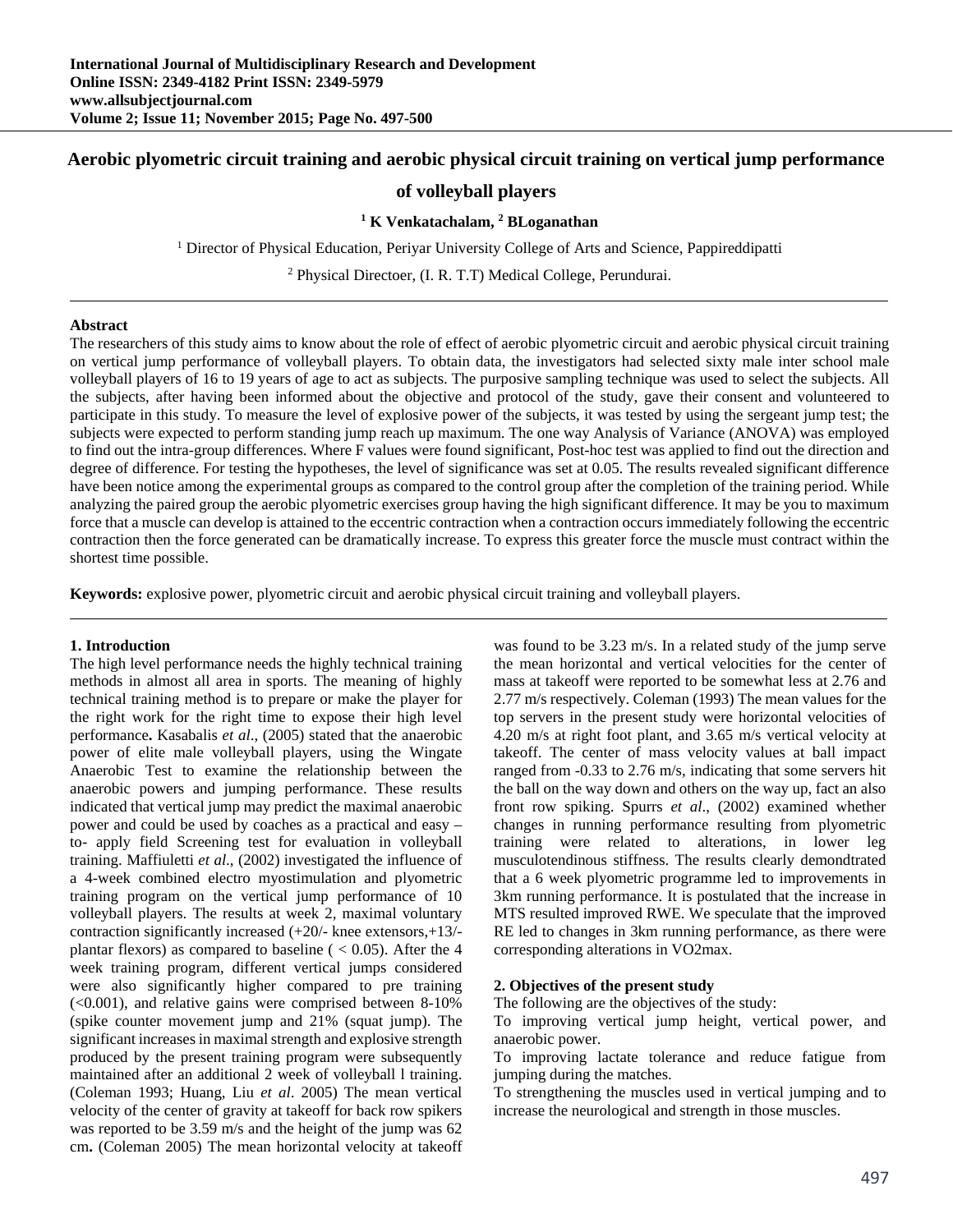To develop the Aerobic fitness/ endurance specific to a particular sport may help prevent injury in terms of delaying fatigue and improving the tendons and ligaments.

# **3. Methodology**

### **3.1 Selection of subject**

Selection of subject to achieve the purpose of the study to execute this investigation, the research scholar employed random sampling method and sixty inter school male volleyball players selected as subjects from Govt Boys Hr Secondary School, Erode. Their age ranging from sixteen to nineteen years. The pre and post – test design employing analysis of covariance technique was adopted.

## **3.2 Selection of Variables**

The research scholar reviewed the available scientific literature pertaining to the explosive power from World Wide Web site, books, journals magazines and research papers.

### **3.2.1Dependent Variables**

Vertical jump performance. It was tested by using the sergeant jump test; the Subjects were expected to perform standing jump reach up maximum.

### **3.2.2 Independent variables**

Explosive Power.

# **3.3Experimental Design**

The study was formulated has pre and post test random group design. In which 60 subject were divided in to three equal groups. The experimental group I Aerobic Circuit Plyometric Exercises, the experimental group II Aerobic Circuit Physical Exercises and group III Control Group but it didn't practice any specific training.

# **3.3.1 Testing Protocols**

The testing session involved performing a battery of selected skill related test and performance related warm- up10 minutes was given and stretching was also given before and after conducting of test. Group I was asked to involve only selected aerobic circuit Plyometric exercises for 30 minutes on every day (except Sunday). Group II was asked to involve only selected aerobic circuit Physical exercises for 30 minutes on every day (except Sunday). Group III was treated as control group. Both groups I &II were involved aerobic circuit training for 30 minutes every day (except Sunday). Each exercise given for 30sec in one station between the stations no test was given. The players tested one by one. Chalks the end of the players fingers tips and stands side onto the wall, keeping both feet remaining on the ground, reaches up as high as possible with one hand and marks the wall with the tips of the fingers (M1) from a static position jumps as high as possible and marks the wall with the chalk on his finger tips  $(M2)$ . Then measured the distance in cm from M1to M2. The test can be performed as many times as the subject's wishes. The subjects allowed flexing their knees of their wishes. Scoring: after the second jump, the assistant measures the difference between the M1 and M2 in cms with the help of the score sheet and record it in the same. The readings thus obtained were put to statistical analysis to find the vertical jump performance.

# **3.3.2 Training Protocols**

The subjects asked to jog to the next station without any rest. Three number circuits were given with three minutes rest interval. The both groups were well acquainted with their allotted techniques, the experimental groups involving their experimental variables for a period of 6 weeks wee under the personal supervision of the research scholar. When the training period was over the final readings were recorded.

Aerobic Plyometric and Aerobic Physical Circuit Training Schedule for six weeks.

| Weeks | <b>Intensity</b> | <b>Exercise Work</b> | <b>No Of Circuits</b> | <b>Rest Interval</b> |
|-------|------------------|----------------------|-----------------------|----------------------|
|       | 60%              | 20 Seconds           |                       | 3 minutes            |
|       | 60%              | 30 Seconds           |                       | 3 minutes            |
|       | 65%              | 30 Seconds           |                       | 3 minutes            |
|       | 70%              | 30 Seconds           |                       | 3 minutes            |
|       | 70%              | 30 Seconds           |                       | 3 minutes            |
|       | 70%              | 30 Seconds           |                       | 3 minutes            |

### **4 Statically Analysis**

In the present was to determine the increase of mean in each variable from base line to post treatment, the statistical tool used for these are 'T' ratio was used, analysis of co - variance was applied to determine deference between groups the scheffe's post hoc test was used to find out which treatment used in the

present study was the source for the significance of adjusted post test means.

**Analysis of covariance of data on vertical jump performance between pre- test and post –test of plyometric and physical exercises and control group**

|                | <b>Group I Aerobic</b><br><b>Plyometric Exercises</b> | <b>Group II Aerobic</b><br><b>Physical Exercises</b> | Control<br>Group | Source of<br><b>Variance</b> | Sum of<br><b>Squares</b> | df | Mean<br><b>Squares</b> | <b>F</b> -atio |
|----------------|-------------------------------------------------------|------------------------------------------------------|------------------|------------------------------|--------------------------|----|------------------------|----------------|
| Pre test Means | 40.5                                                  | 40.5                                                 | 39.65            | B:                           | 7.25                     | ∼  | 3.75                   | 0.075          |
|                |                                                       |                                                      |                  | W:                           | 2834.0                   | 57 | 49.71                  |                |
| Post Test      | 43.7                                                  | 41.0                                                 | 40.1             | B:                           | 534                      |    | 267                    | 7.59           |
| Means          |                                                       |                                                      |                  | W:                           | 3071.4                   | 57 | 35.14                  |                |
| Adjusted Post  | 17.15                                                 | l.60                                                 | 20.03            | B:                           | 1.2                      |    | 15.6                   | 6.87           |
| Means          |                                                       |                                                      |                  | W:                           | 27.2                     | 56 | 2.27                   |                |

\*significant at 0.05 levels for df 2 and 57.2 and 56 is 3.15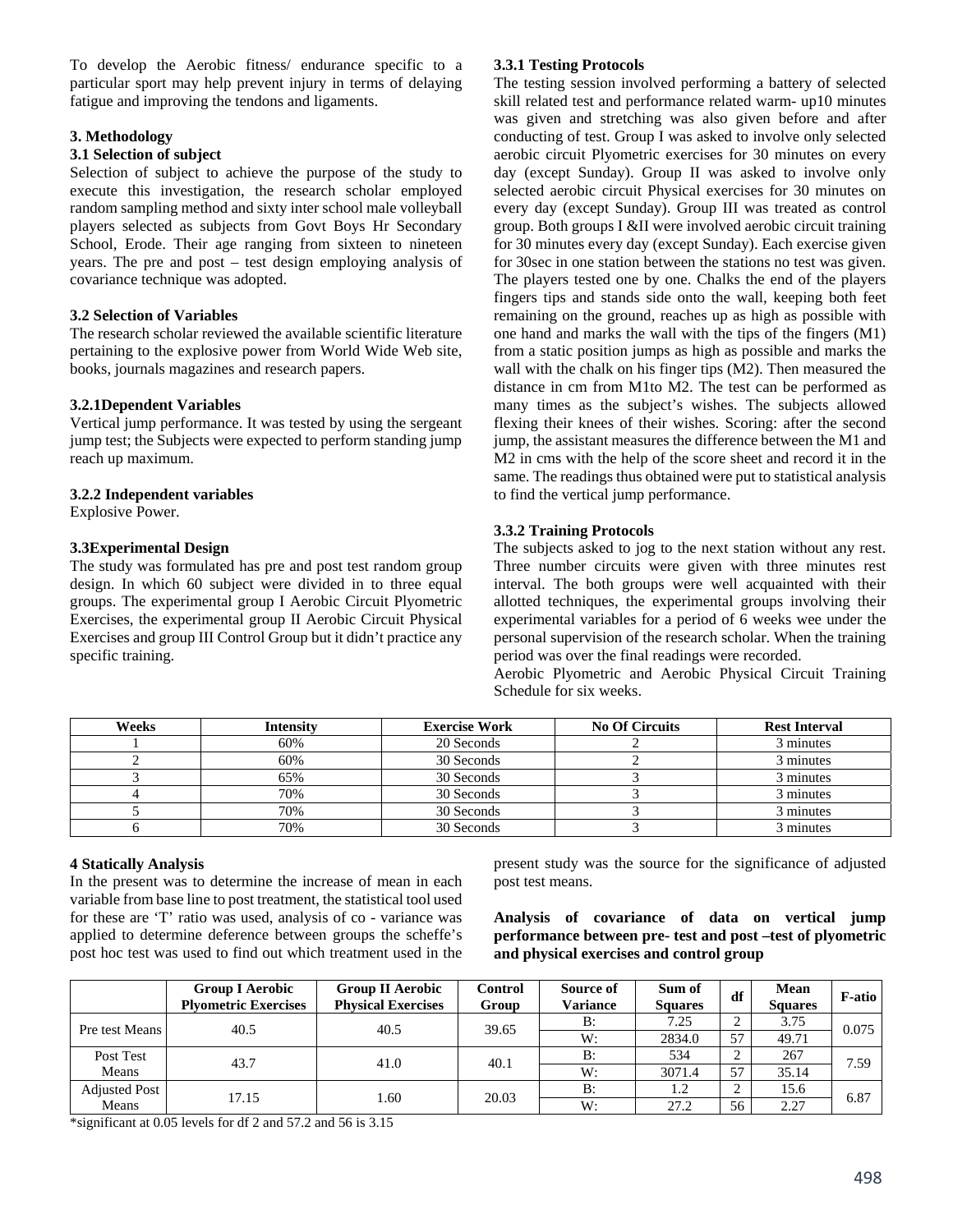The post – test means were 43.7 for experimental group I, 41.0 for experimental group, and 40.1 for the control group respectively. The obtained 'F' ratio for post was 7.59 table 'F;

value for the degrees of freedom 2 and 57 was 3.15. When it was compared to the obtained 'F' ratio of 7.59 it was found to be significant at 0.05 level of confidence.

|  |  |  |  | Scheffe's test for the difference between the adjusted post- tests paired means of vertical jump performance. |
|--|--|--|--|---------------------------------------------------------------------------------------------------------------|
|  |  |  |  |                                                                                                               |

| <b>Group I Aerobic Plyometric Exercises</b> | <b>Group II Aerobic Physical Exercises</b> | <b>Control Group</b> | <b>Mean Difference</b> | – ratio |
|---------------------------------------------|--------------------------------------------|----------------------|------------------------|---------|
|                                             | .60                                        |                      | 15.55                  | 38.0    |
|                                             |                                            | 20.03                | 2.88                   | 1.30    |
|                                             | .60                                        | 20.03                | 18.43                  | 339.60  |

\*significant at 0.05 levels. F ratio was 6.32

The adjusted posttest means were 17.15 for the experimental group I, 1.60 for the experimental group II, and20.03 for the control group respectively. The calculated 'F' ratio was 6.87. The table F ratio for the degrees of freedom 2 and 56 was 3.15 when the calculated F ratio was compared with the table F ratio it was found be significant at 0.05 level of confidence.

The obtained F ratio of the above three comparisons were 38.01, 1.30, 339.6 respectively; the necessary F ratio was 6.32. Hence, the first and third comparisons were significant and second comparison was insignificant of the three groups. In the three groups experimental group I (Plyometrric Group) was found better improvement in vertical jump performance.



#### **4.1 Results of the Study**

The experimental group I Aerobic Plyometric Exercises would significantly improved vertical jumping performance.

The experimental group II Aerobic Physical Exercises would significantly improved vertical jumping performance.

The experimental group I Aerobic Plyometric Exercises better than the experimental group II Aerobic Physical Exercises significantly improved vertical jumping performance.

The experimental group II Aerobic Physical Exercises better than control Group significantly improved vertical jumping performance.

The experimental group I Aerobic Plyometric Exercises better than Physical Exercises and control Group significantly improved jumping performance.

### **5. Conclusion**

Vertical jump may predict the maximal anaerobic power and could be used by coaches as a practical and easy –to- apply field Screening test for evaluation in volleyball training. The mean vertical velocity of the center of gravity at takeoff for back row spikers was reported to be 3.59 m/s and the height of the jump was 62 cm**.** The horizontal velocity at takeoff was found to be 3.23 m/s. In a related study of the jump serve the mean horizontal and vertical velocities for the center of mass at takeoff were reported to be somewhat less at 2.76 and 2.77 m/s respectively. The strengthening the muscles used in vertical jumping and to increase the neurological and strength in those muscles.